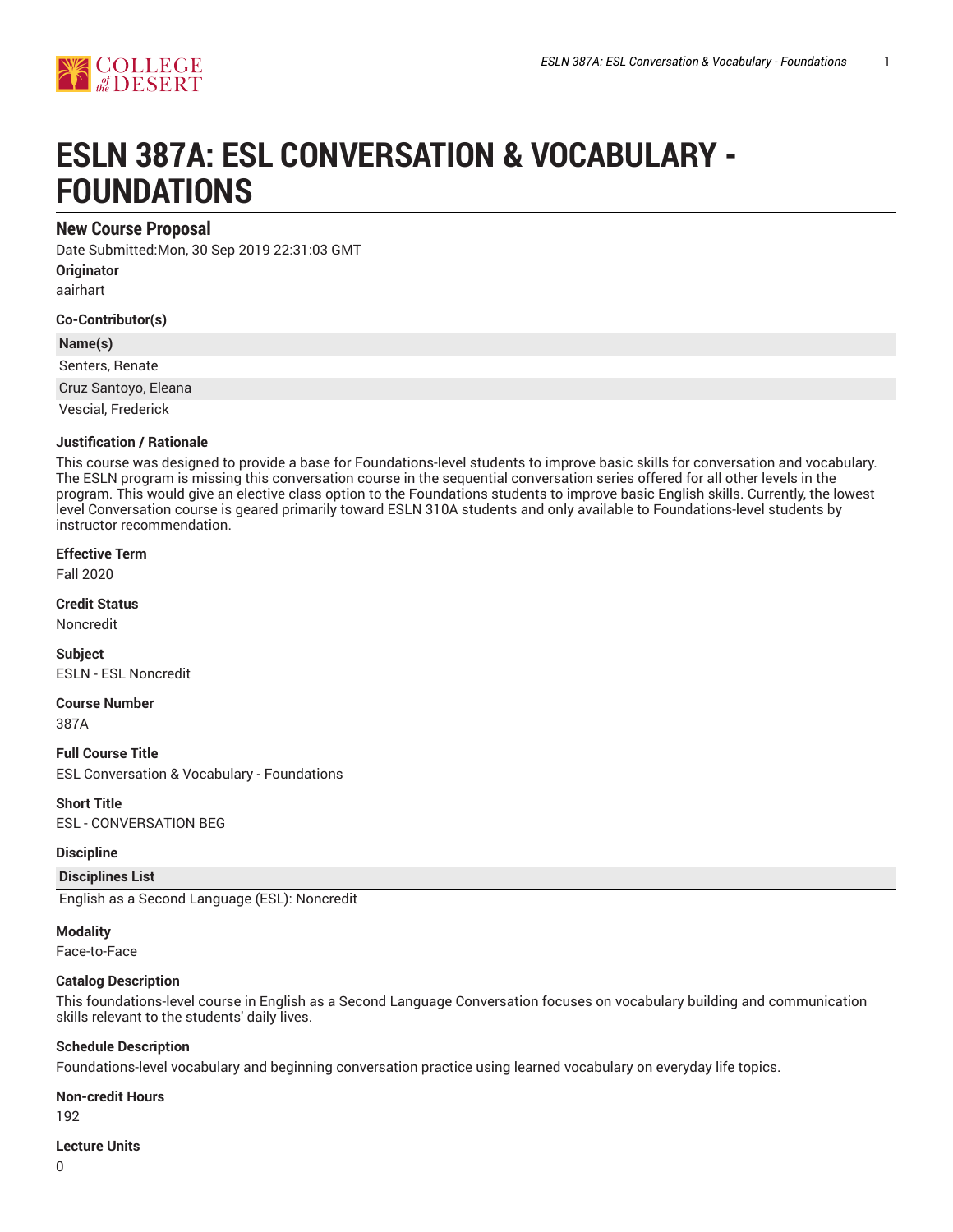

**Lab Units**

0

**In-class Hours** 64

**Out-of-class Hours** 128

# **Total Course Units**

 $\Omega$ **Total Semester Hours** 192

**Override Description**

Noncredit override

# **Required Text and Other Instructional Materials**

# **Resource Type**

Book

# **Author**

Molinsky, Steven J. Bliss, B.

# **Title**

Word By Word Basic

# **Edition**

2nd

# **City**

New York

# **Publisher**

Pearson Longman

**Year** 2007

**College Level** No

**Flesch-Kincaid Level** 3.0

**ISBN #** 0132078740

# **For Text greater than five years old, list rationale:**

The Word by Word Basic Picture Dictionary is relevant for its ease-of-use, interactive activities, and active conversational approach designed for Foundations-level ESL students.

# **Class Size Maximum**

40

# **Course Content**

1. Vocabulary for everyday situations, such as food, clothing, colors, etc.

2. Strategies: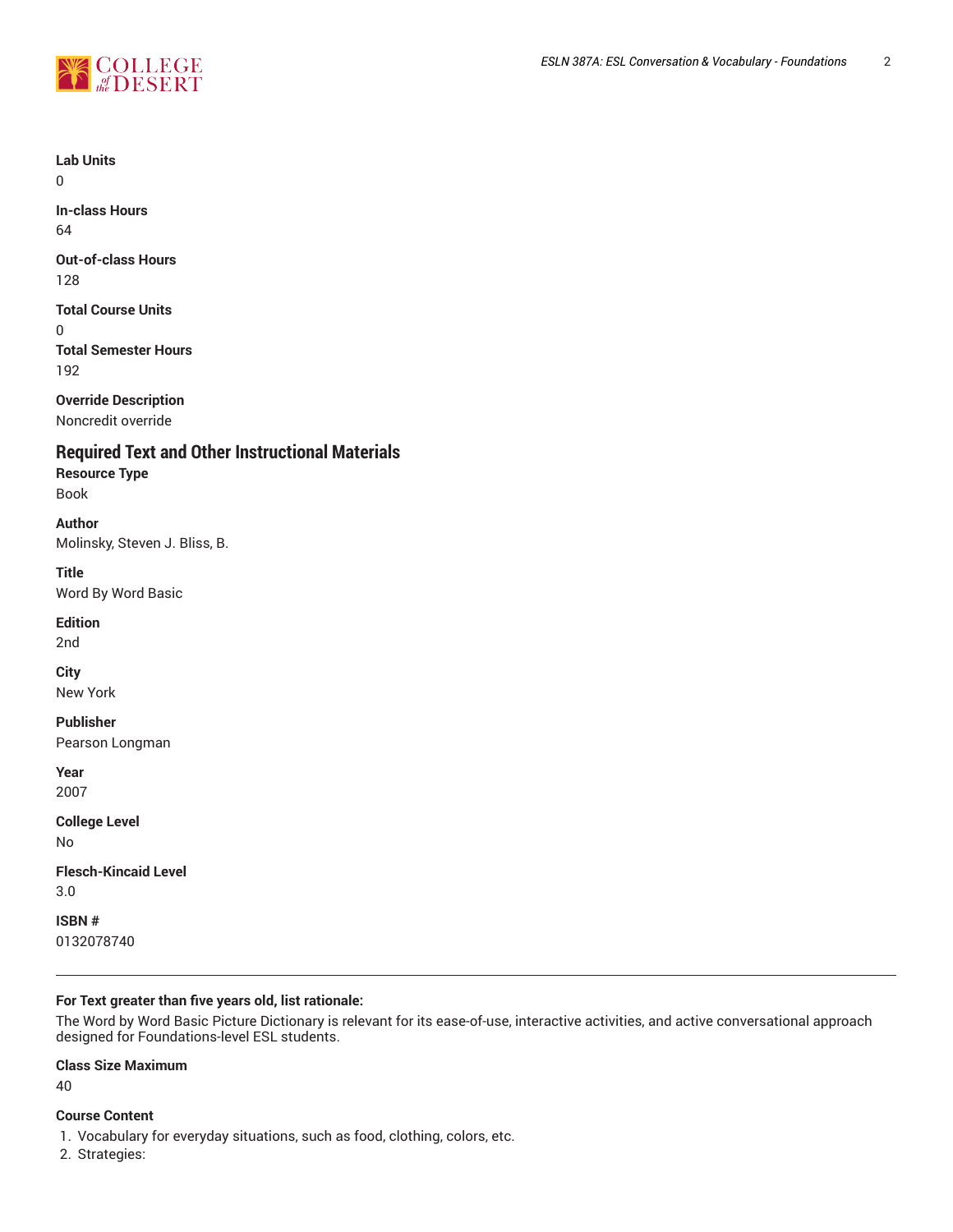

- a. Listening strategies
- b. Speaking strategies
- c. Critical thinking strategies
- 3. Mechanics of listening and speaking
	- a. Intonation
	- b. Pronunciation
	- c. Practical use through conversation

# **Course Objectives**

|             | <b>Objectives</b>                                                                                                                                   |
|-------------|-----------------------------------------------------------------------------------------------------------------------------------------------------|
| Objective 1 | Students will demonstrate the ability to recognize the alphabet and pronounce new words by repeating learned<br>vocabulary.                         |
| Objective 2 | Students will demonstrate comprehension of simple learned vocabulary and phrases.                                                                   |
| Objective 3 | Students will demonstrate the ability to identify objects in the classroom, home, pieces of clothing, etc.                                          |
| Objective 4 | Students will use appropriate non-verbal behavior (ex. hand shaking).                                                                               |
| Objective 5 | Students will demonstrate the ability to express emotions in simple words (ex. happy, hungry, sad)                                                  |
| Objective 6 | Students will demonstrate the ability to answer very basic common informational questions (ex. Is he hungry? Are you<br>open?).                     |
| Objective 7 | Students will participate in easy basic social interactions by using memorized or practiced vocabulary (ex. greet,<br>introduce, thank, apologize). |

## **Student Learning Outcomes**

|           | Upon satisfactory completion of this course, students will be able to: |
|-----------|------------------------------------------------------------------------|
| Outcome 1 | Use simple questions and statements related to basic survival needs.   |
| Outcome 2 | Demonstrate the understanding of Foundations-level vocabulary words.   |

## **Methods of Instruction**

| <b>Method</b>                      | Please provide a description or examples of how each instructional<br>method will be used in this course.                                                                                                                                                                                                            |
|------------------------------------|----------------------------------------------------------------------------------------------------------------------------------------------------------------------------------------------------------------------------------------------------------------------------------------------------------------------|
| Lecture                            | Instructor will present and lecture on basic new vocabulary and how it<br>is used across various content areas by providing examples, visuals and<br>explanation.                                                                                                                                                    |
| Collaborative/Team                 | Instructor will provide basic, level-appropriate prompts and questions<br>derived from course content topics for students to discuss with one<br>another in pairs, small groups and as a whole class. Instructor will<br>provide feedback on correct vocabulary use and pronunciation.                               |
| Participation                      | Instructor will guide and facilitate level-appropriate student participation<br>throughout class lecture, demonstrations, discussions, and level-<br>appropriate role play activities.                                                                                                                               |
| <b>Role Playing</b>                | Instructor will provide scripted basic short dialogues for students to role<br>play.                                                                                                                                                                                                                                 |
| Demonstration, Repetition/Practice | Instructor will introduce basic new vocabulary and model correct<br>pronunciation. Students will repeat new vocabulary aloud with quidance<br>and feedback from instructor. Students will practice the new vocabulary<br>in basic short conversations with their peers and in level-appropriate<br>short role plays. |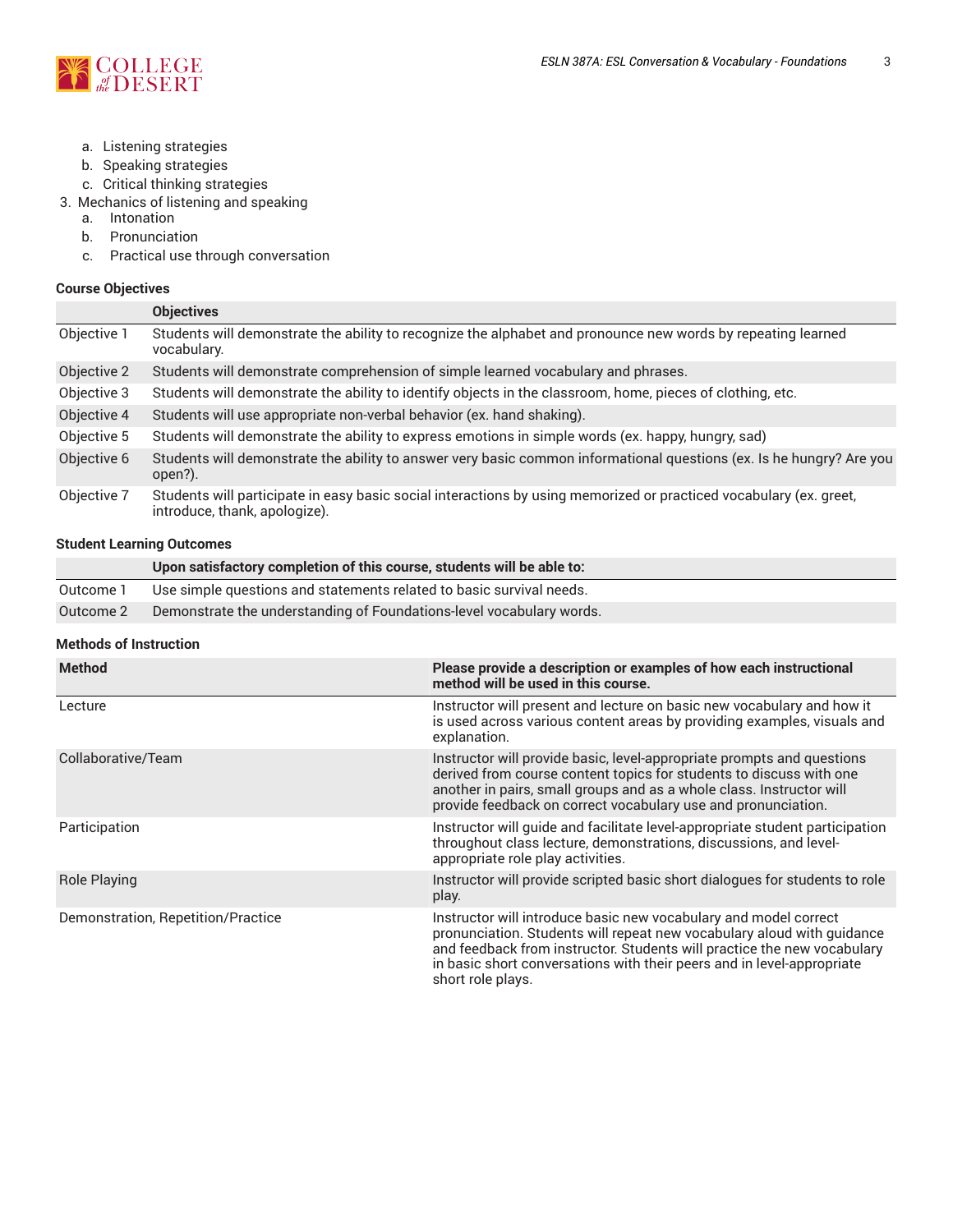

# **Methods of Evaluation**

| <b>Method</b>                            | Please provide a description or examples of how<br>each evaluation method will be used in this course.                                                                                                                                                                                                                                                                                                                                                       | <b>Type of Assignment</b> |
|------------------------------------------|--------------------------------------------------------------------------------------------------------------------------------------------------------------------------------------------------------------------------------------------------------------------------------------------------------------------------------------------------------------------------------------------------------------------------------------------------------------|---------------------------|
| Mid-term and final evaluations           | Students will be evaluated through level-appropriate In and Out of Class<br>mid-term and/or final exam that assesses level-<br>appropriate oral communication skills, including<br>the accuracy of students' vocabulary use and<br>pronunciation.<br>Mid-term and final will be evaluated in class and<br>students will be assigned vocabulary and target<br>phrases to study and practice out of class.                                                     |                           |
| Oral and practical examination           | Students will be evaluated on their oral skills using<br>level-appropriate rubrics. These metrics include<br>level appropriate fluidity, grammar, vocabulary and<br>pronunciation.<br>Oral and practical examinations will be conducted in<br>class. Assignments to practice oral language skills<br>in the community and at home will be assigned for<br>out of class.                                                                                      | In and Out of Class       |
| Student participation/contribution       | Students will be evaluated on the quality and<br>quantity of their participation during group,<br>discussion, presentation and role play activities<br>in class. Vocabulary words, visits to community<br>sites, and pronunciation practice of words will be<br>assigned for out of class.                                                                                                                                                                   | In and Out of Class       |
| Group activity participation/observation | Students will be evaluated on the quality of their<br>participation during group activities, such as role<br>playing and class activities in class. Students will<br>be evaluated on how active their participation is<br>during these activities. Students will be evaluated<br>on how well they follow the established rules for<br>group work. Vocabulary memorization and role play<br>exercises and group activity preparation will be out<br>of class. | In and Out of Class       |
| Other                                    | Out-of-class hours will be accounted for<br>electronically through the learning management<br>system.                                                                                                                                                                                                                                                                                                                                                        | Out of Class Only         |

# **Assignments**

## **Other In-class Assignments**

- 1. Complete four hours of classroom work each week
- 2. Utilize listening, speaking, and reading skills in class and in assignments
- 3. Present oral dialogues in pairs
- 4. Complete quizzes and exams.

## **Other Out-of-class Assignments**

- 1. Incorporate learned vocabulary and phrases to create literacy level dialogues and appropriate responses to everyday situations.
- 2. Prepare vocabulary cards related to food, clothing, home objects, etc.
- 3. Apply speaking skills to everyday, real-life situations.
- 4. Practice pronunciation of new vocabulary.
- 5. Memorize and practice short dialogues.
- 6. Identify objects in the home and in the community.

## **Grade Methods**

Pass/No Pass Only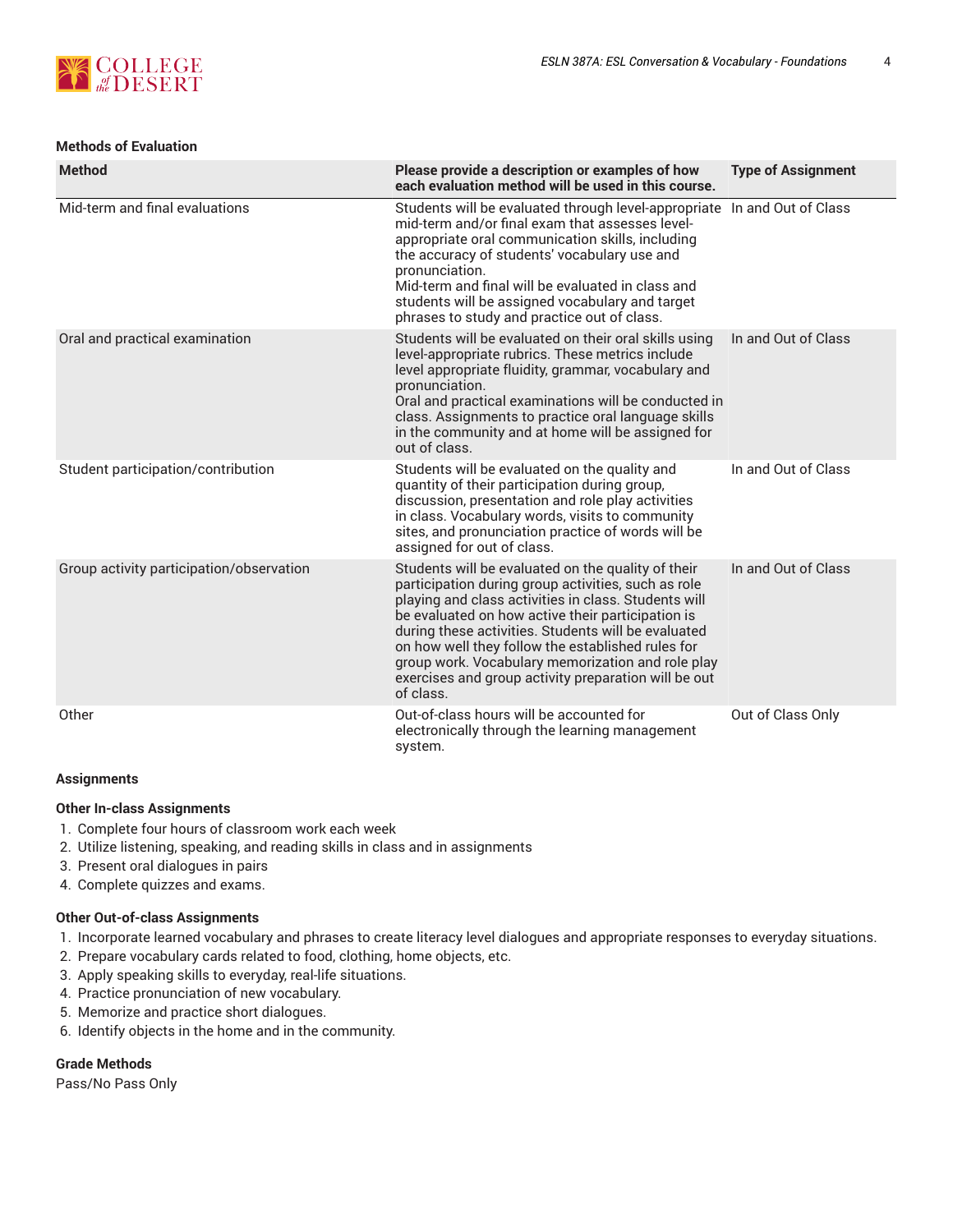

# **MIS Course Data**

**CIP Code** 32.0108 - Developmental/Remedial English.

**TOP Code** 493087 - English as a Second Language – Intergrated

**SAM Code** E - Non-Occupational

**Basic Skills Status** Basic Skills

**Prior College Level** Seven levels below transfer

**Cooperative Work Experience** Not a Coop Course

**Course Classification Status** Other Non-credit Enhanced Funding

**Approved Special Class** Not special class

**Noncredit Category** English as a Second Language

**Funding Agency Category** Not Applicable

**Program Status** Program Applicable

**Transfer Status** Not transferable

**Allow Audit** No

**Repeatability** Yes

**Repeatability Limit** NC **Repeat Type** Noncredit

**Justification** Noncredit courses are not subject to repeatability limits

**Materials Fee** No

**Additional Fees?**

No